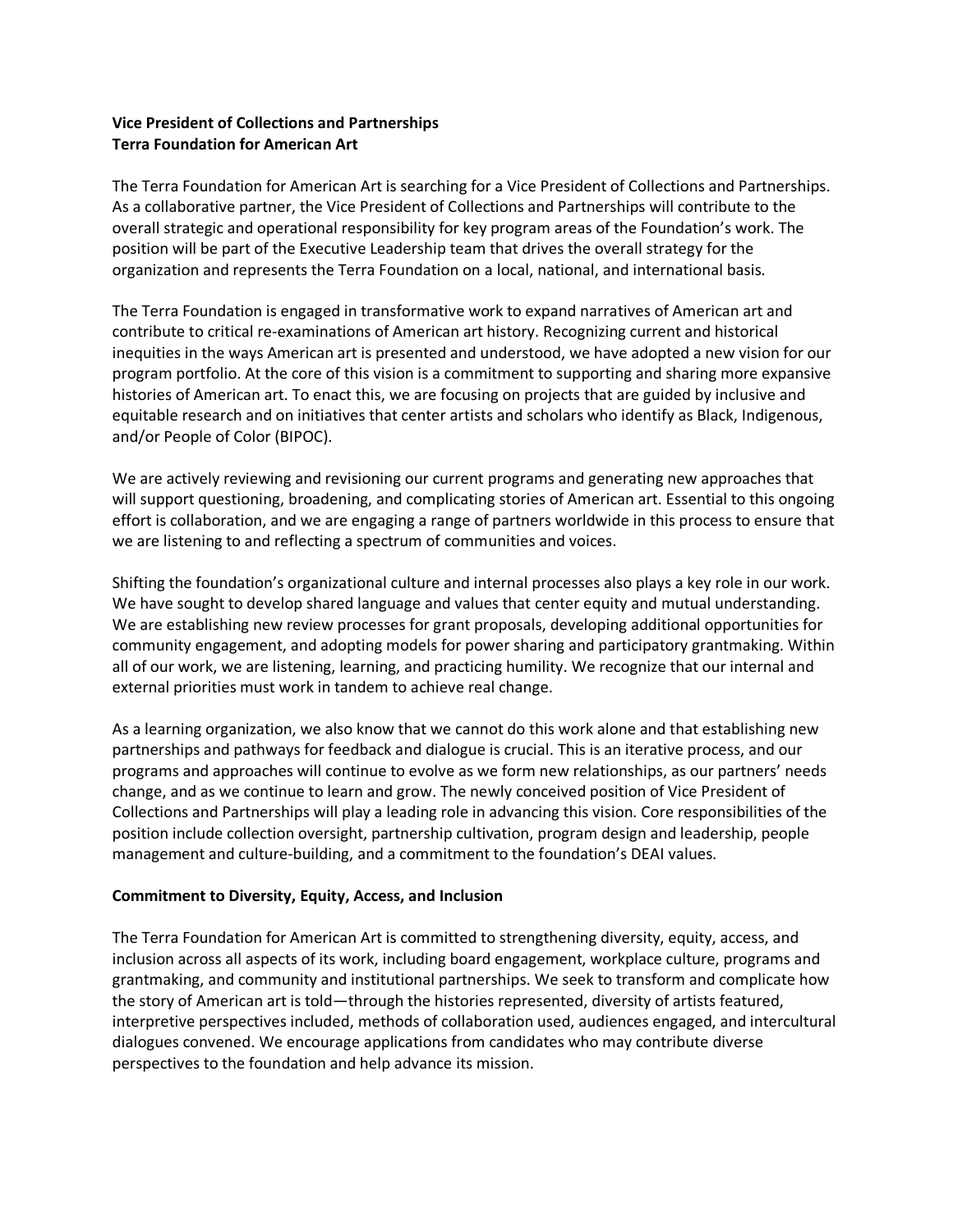#### **Who should apply? You should apply if you:**

- Have experience in leading organizations in American art, American Studies, or related fields.
- Are interested in building and activating a diverse network toward the foundation's overarching mission, vision, and strategies.
- Are excited to engage in broad and creative thinking and discussion about how the story of American art is told more inclusively and equitably.
- Bring knowledge and experience in the fields of American art and an interest in engaging current issues and cultivating opportunities for future engagement and strategic direction.
- Have experience leading collection strategy, programs, acquisitions, and deaccessions.
- Can serve as a spokesperson or advocate at national and international levels for the foundation's commitment to diversity, equity, access, and inclusion.
- Can build relationships with the foundation's Board of Directors and contribute to successful board engagements and meetings.
- Are interested in leading foundation-wide strategy and implementation.
- Are interested in recruiting, developing, coaching, and retaining values-driven team members, and empowering them to lead from their positions in the foundation.
- Are Chicago-based or willing to relocate to the Chicago area.

# **What will the Vice President of Collections and Partnerships do?**

- **Collection oversight:** The VP of Collections and Partnerships will oversee the Terra Foundation's collection of more than 750 works of art and lead the collections team in building and executing program opportunities to engage the collection with Chicago, U.S., and global partners. In partnership with the collections team, the VP will also advance acquisitions, deaccessioning, and new initiatives related to the collection with the goal of sharing expansive narratives of American art locally and globally.
- **Partnerships:** As part of the Executive Leadership team, the VP will work with Program Directors and staff to sustain current partnerships, actively cultivate new relationships, and foster collaborations within the fields of American art in Chicago, across the U.S., and around the world. The VP will focus on building networks and relationships with organizations in the US that serve and reflect BIPOC communities and promote diversity in the fields of American art domestically and internationally.
- **Program design and leadership:** To advance the foundation's focus on expanding narratives of American art, the VP of Collections and Partnerships will advise on and/or oversee the exploration, design, and development of new programmatic areas of opportunity, including grantmaking. Reporting to the President and CEO, and in collaboration with the President, Executive Vice President, and Program Directors, the VP will work to align programmatic strategy with the foundation's overall mission, goals, values, and vision. The VP will also oversee the implementation, learning, and adaptation of the foundation's programmatic portfolio.
- **People management and culture-building:** The VP will play an integral role on the foundation's Executive Leadership Team and build collaborative relationships with members of the Chicago and Paris offices with an understanding of the transcultural aspects of the foundation's staff. The VP will manage Program Directors and other senior positions and will work across the organization to foster an inclusive, collaborative environment. The VP will also work as part of the Executive Leadership team to identify staffing gaps and opportunities and develop staffing plans.